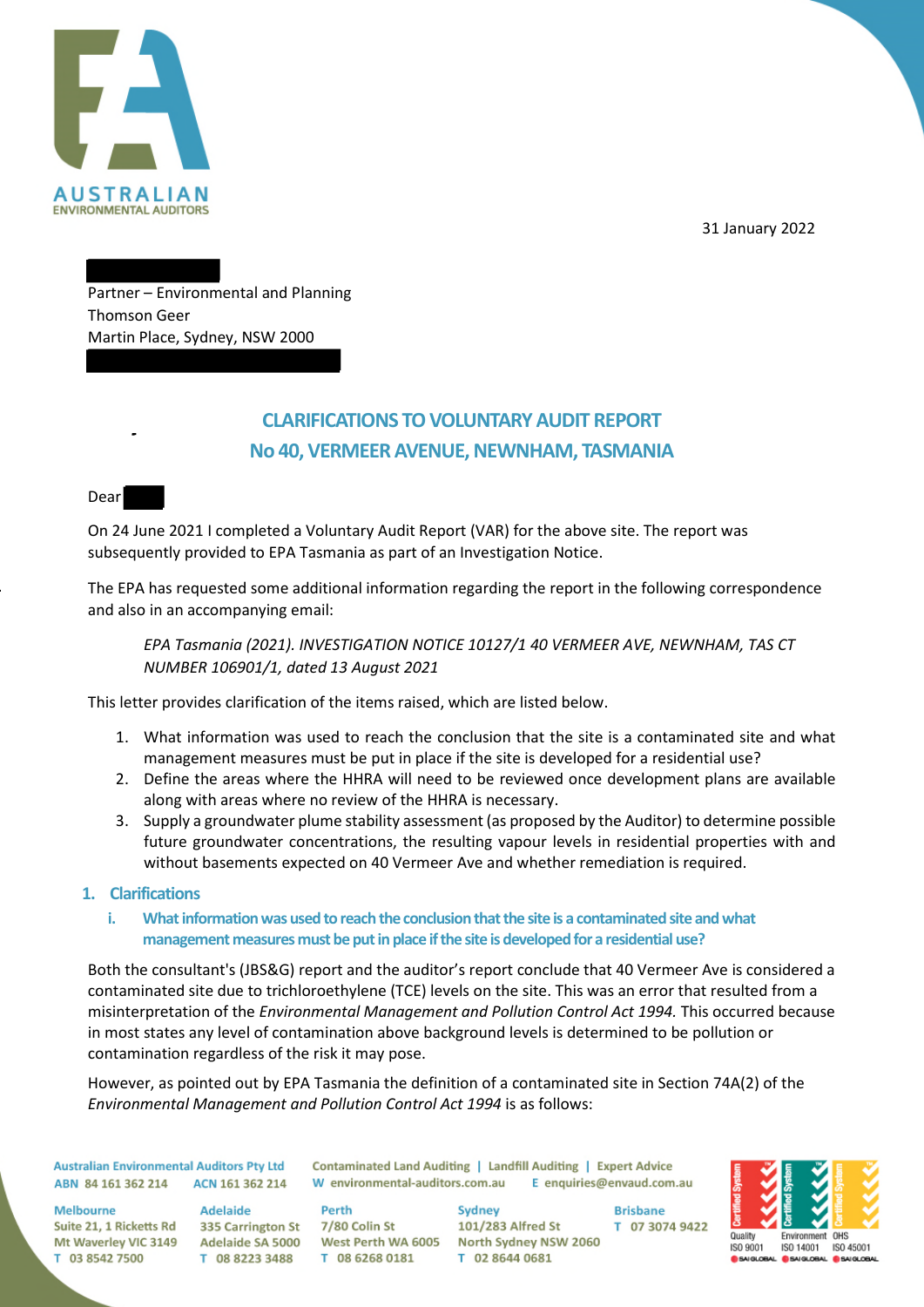

*Subject to Legal Professional Privilege. Prepared at the request of Thomson Geer lawyers for the dominant purpose of legal advice*

*An area of land is a contaminated site if –* 

*(a) there is in, on or under that area of land a pollutant in a concentration that –* 

*(i) is above the background concentration; and* 

*(ii) is causing or is likely to be causing serious or material environmental harm or environmental nuisance, or is likely to cause serious or material environmental harm or environmental nuisance in the future if not appropriately managed.* 

Regarding the Vermeer Avenue Site, the levels of TCE identified are above background levels (given it is an anthropogenic compound). However, the levels encountered are not considered to be causing serious or material environmental harm or environmental nuisance, and as such, the site **would not be considered a contaminated site** under this definition.

**ii. Define the areas where the HHRA will need to be reviewed once development plans are available along with areas where no review of the HHRA is necessary.** 

The Human Health Risk Assessment (HHRA) conducted for the site considered the following:

- Future residents (low density occupation, slab on ground and no basements)
- Recreational site use
- Construction Worker use
- Sub-surface maintenance worker use.

The HHRA concluded that there is no significant risk for any of these uses. This would also be the case for less sensitive uses such as commercial or industrial use.

Habitable basements were not included in the analysis as the depths where vapour was sampled were not sufficient (i.e. not deep enough) to assess the risk. It is noted that the presence of shallow and competent bedrock renders this an unlikely future scenario, and given the levels of vapour found, the risk for this use is unlikely to be significant.

**In summary, there are no areas of the site where uses need to be restricted.** The risks to users of habitable basements has not been calculated but this is an unlikely scenario.

**iii. Supply a groundwater plume stability assessment (as proposed by the Auditor) to determine possible future groundwater concentrations, the resulting vapour levels in residential properties with and without basements expected on 40 Vermeer Ave and whether remediation is required.** 

Noting that the VAR and HHRA are based on **current** levels of TCE vapour, the aim of the Plume Stability Assessment (PSA) is to predict the likely potential **future** concentrations so that future risks can be assessed. Given the factor of safety determined from the current HHRA it is considered unlikely that future risks will be significant, but the PSA will quantify this and provide a TCE trigger level against which to assess future concentrations.